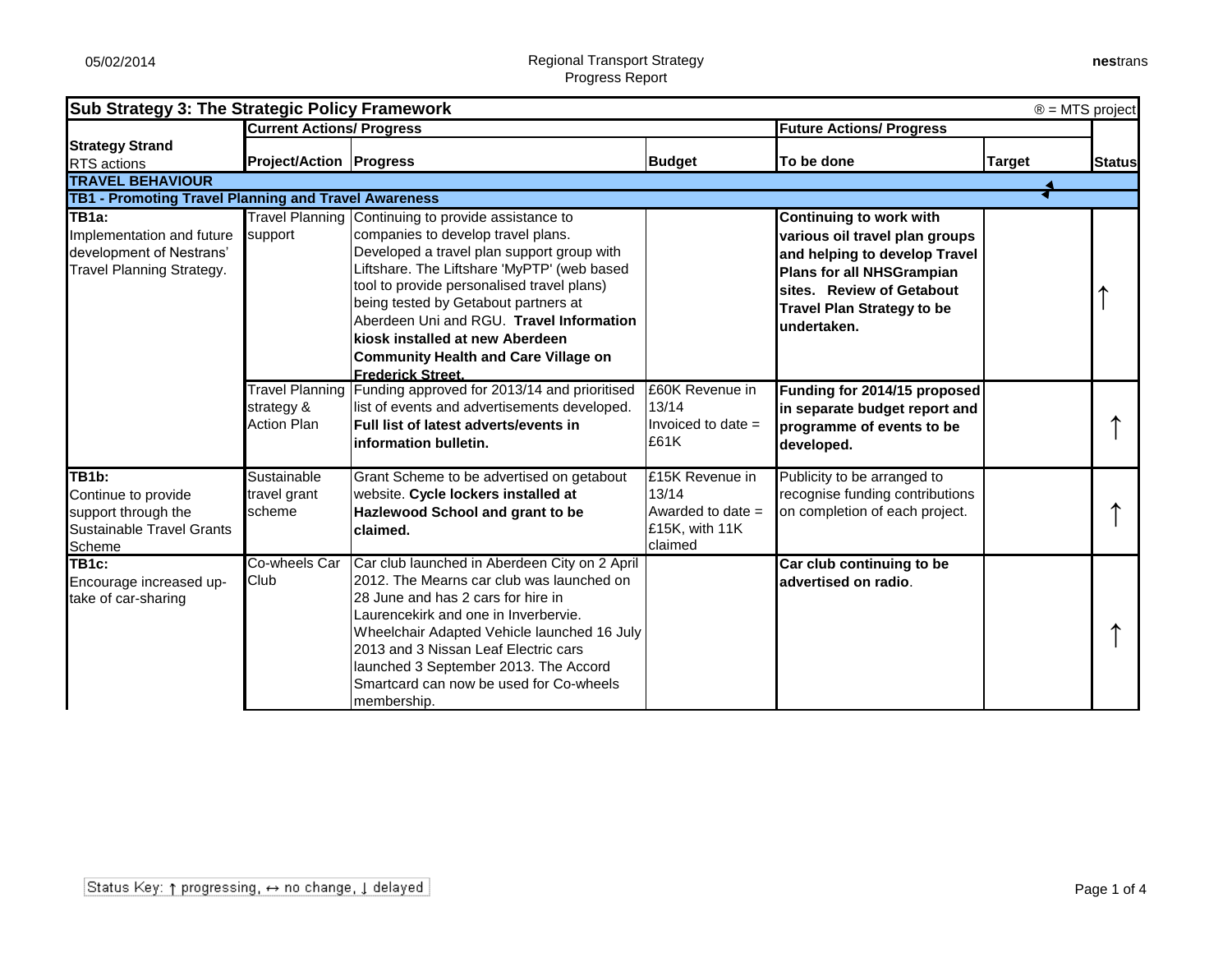## 05/02/2014 **Regional Transport Strategy** Progress Report

|                                                                                                                                                                                | <b>Current Actions/ Progress</b>            |                                                                                                                                                                                                                                                                                                                                                                                                                                                                                    | <b>Future Actions/ Progress</b>                     |                                                                                                                   |               |               |
|--------------------------------------------------------------------------------------------------------------------------------------------------------------------------------|---------------------------------------------|------------------------------------------------------------------------------------------------------------------------------------------------------------------------------------------------------------------------------------------------------------------------------------------------------------------------------------------------------------------------------------------------------------------------------------------------------------------------------------|-----------------------------------------------------|-------------------------------------------------------------------------------------------------------------------|---------------|---------------|
| <b>Strategy Strand</b><br><b>RTS</b> actions                                                                                                                                   | <b>Project/Action   Progress</b>            |                                                                                                                                                                                                                                                                                                                                                                                                                                                                                    | <b>Budget</b>                                       | To be done                                                                                                        | <b>Target</b> | <b>Status</b> |
| <b>TB2 - Promoting Active Travel</b>                                                                                                                                           |                                             |                                                                                                                                                                                                                                                                                                                                                                                                                                                                                    |                                                     |                                                                                                                   |               |               |
| TB <sub>2a</sub> :<br>Encourage more people to<br>walk and cycle more often.                                                                                                   | Community<br>Links<br>Programme             | Minister for Transport announced extra £20M<br>over the next 2 years to support Community<br>Links Programme by Sustrans that is open to<br>bids from Local Authorities for infrastructure<br>projects to promote cycling and walking.                                                                                                                                                                                                                                             |                                                     | Councils to submit bids by 14<br>Feb deadline and successful<br>projects to be announced in<br><b>April 2014.</b> |               |               |
|                                                                                                                                                                                | Cycle<br>Roadshow                           | Range of bikes purchased and delivered for<br>use at local events to encourage cycling in<br>schools, communities and organisations. This<br>will reduce cost of bringing commercial<br>roadshows to the region and allow priority use<br>by partners, with rental by others helping to<br>fund future fleet renewals. Service Level<br>Agreement for purchase, storage, transport<br>and maintenance of full kit for event and hire<br>rates is being reviewed by Legal Services. | Funding to be<br>approved Travel<br>Planning budget | <b>Events being considered for</b><br>provided from within 2014/15 financial year.                                |               |               |
| TB2b:<br>Work with NHS Grampian<br>and Community Planning<br>Partnerships to promote<br>the benefits of active travel<br>and achieve objectives for<br>a healthier population. | Health &<br>Transport<br><b>Action Plan</b> | HTAP works being progressed by sub<br>groups. Further funding approved for<br>2013/14. Andrew Stewart appointed as new<br>HTAP Programme Support Officer and starts<br>28 Oct. He is employed by Aberdeenshire<br>Council and Nestrans and NHS funding the<br>lpost.                                                                                                                                                                                                               | £42.5K Revenue in<br>13/14                          | JMP appointed to review the<br><b>HTAP and produce an</b><br>updated plan.                                        |               |               |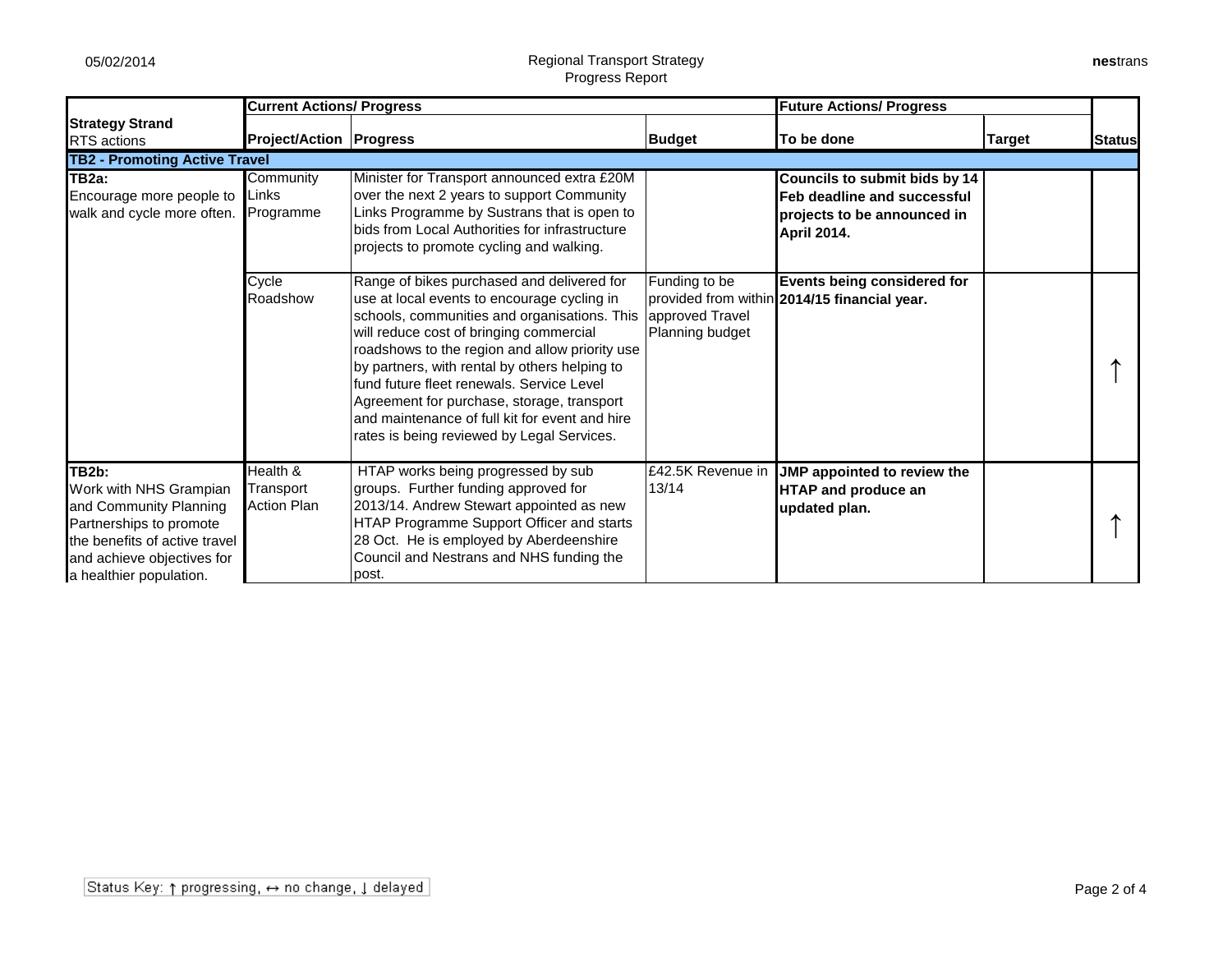## 05/02/2014 **Regional Transport Strategy** Progress Report

| nestrans |  |
|----------|--|
|----------|--|

|                                                                                                                                                                                                                                | <b>Current Actions/ Progress</b> |                                                                                                                                                                                                                                                                                                      | <b>Future Actions/ Progress</b> |                                                                                                                                                                                                                                                                                                                                                                |               |               |
|--------------------------------------------------------------------------------------------------------------------------------------------------------------------------------------------------------------------------------|----------------------------------|------------------------------------------------------------------------------------------------------------------------------------------------------------------------------------------------------------------------------------------------------------------------------------------------------|---------------------------------|----------------------------------------------------------------------------------------------------------------------------------------------------------------------------------------------------------------------------------------------------------------------------------------------------------------------------------------------------------------|---------------|---------------|
| <b>Strategy Strand</b><br><b>RTS</b> actions                                                                                                                                                                                   | <b>Project/Action Progress</b>   |                                                                                                                                                                                                                                                                                                      | <b>Budget</b>                   | To be done                                                                                                                                                                                                                                                                                                                                                     | <b>Target</b> | <b>Status</b> |
| <b>INCENTIVES AND ENFORCEMENT</b>                                                                                                                                                                                              |                                  |                                                                                                                                                                                                                                                                                                      |                                 |                                                                                                                                                                                                                                                                                                                                                                |               |               |
| IE1 - Changing Choices through Incentives & Partnerships                                                                                                                                                                       |                                  |                                                                                                                                                                                                                                                                                                      |                                 |                                                                                                                                                                                                                                                                                                                                                                |               |               |
| IE <sub>1a</sub> :<br>Work with operators to<br>identify possible fare<br>incentives to encourage<br>increased bus use.<br>particularly where this<br>enables access to<br>employment or training                              | <b>Bus Operators</b>             | First Group UK has ordered 425 new buses<br>worth £70M for delivery in 2014/15.<br><b>Reduced fares on certain tickets</b><br>continuing to be offered in January.                                                                                                                                   |                                 | <b>New weekday service</b><br>between Banff and<br>Fraserburgh to start 3 Feb<br>2014. Funded by<br><b>Aberdeenshire Council and</b><br>operated by Stagecoach the<br>return service will run 3 times<br>per day. Banffshire discount<br>tickets, including plus<br>Dayrider, Megarider and new<br><b>Buchan Under 21 Mega</b><br>Discount card being offered. |               |               |
| IE1b:<br>Through the Local<br>Authorities/Bus Operators<br>Forum (LABOF) continue to<br>develop the Quality<br>Partnership for Public<br><b>Transport and consider</b><br>introducing Punctuality<br>Improvement Partnerships. | <b>LABOF</b>                     | Nestrans are a member of LABOF and attend<br>meetings with minutes of the Steering Group<br>reported to Board. King Street-Buchan<br>corridor chosen as the initial corridor for<br>action within the Bus Punctuality Improvement<br>Partnership. A96 identified as next BPiP<br>corridor. See IC3a. | £25K Revenue in<br>13/14        | <b>Bus Satisfaction Survey for</b><br>2014 being commissioned.<br><b>A956 Wellington Road</b><br>corridor confirmed as next<br><b>BPIP corridor and options to</b><br>be considered through the<br>multi-modal corridor study<br>that will also identify<br>measures to lock in the<br>benefits of the AWPR.                                                   |               |               |
| IE1c:<br>Support measures which<br>encourage uptake of<br>alternative fuels,<br>particularly by public<br>transport providers, to build                                                                                        | Low Carbon<br>Vehicles           | Stagecoach received further funding through<br>S Gov Green Transport Fund and invested<br>£500K own funding to purchase 3 new hybrid<br>electric vehicles which are now in<br>operation on no 59 service from Dec 2013.                                                                              |                                 | S Gov has provided £2M for<br>round 4 of the Green Bus<br>Fund in 13/14. Awaiting<br>announcement on successful<br>applicants.                                                                                                                                                                                                                                 |               |               |